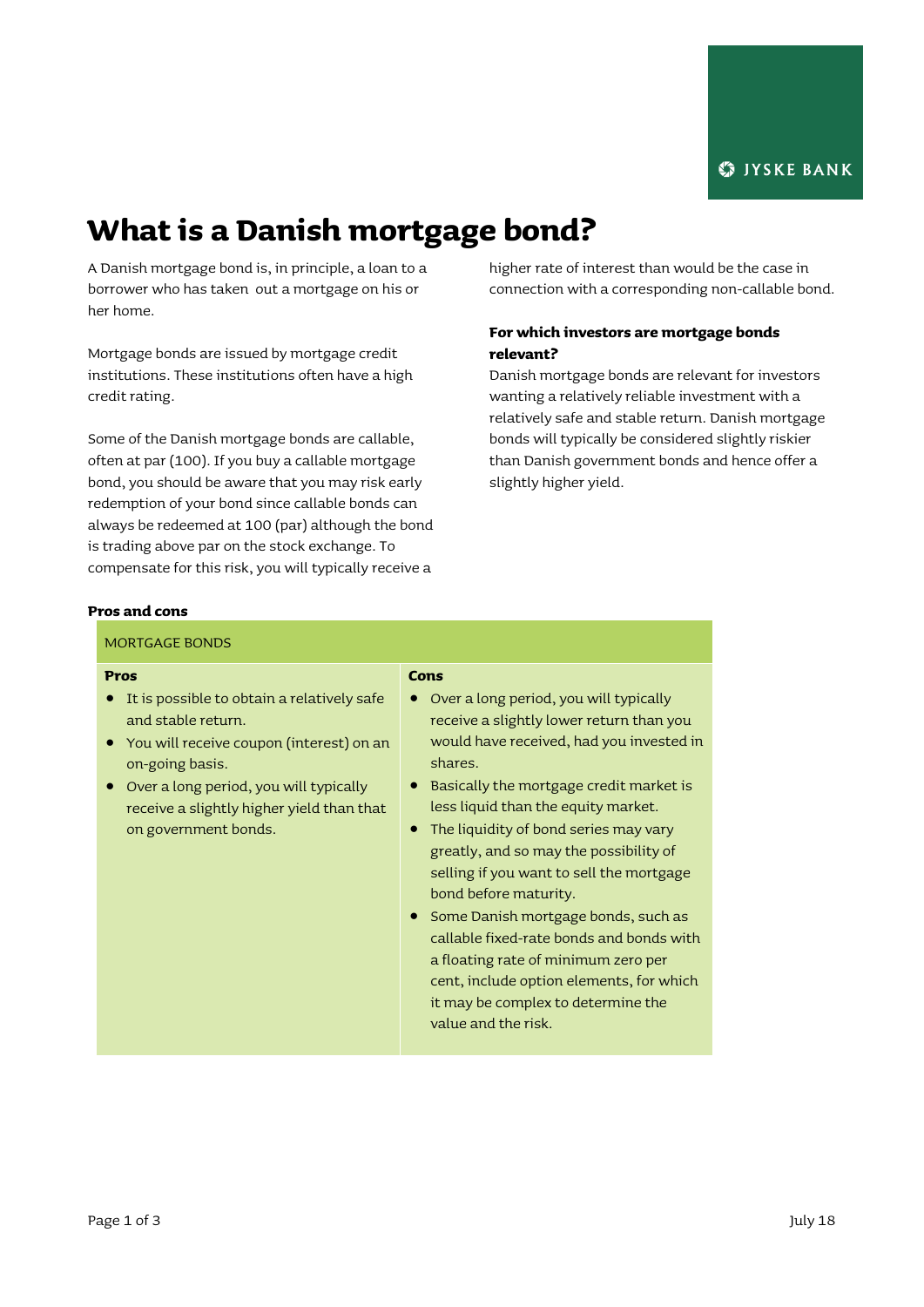### **What happens in practice?**

To buy bonds you must have the full purchase price at your disposal in your account. After the purchase, you will regularly receive interest on the bond. The price of the bond is determined by supply and demand and by investors' expectations of the issuing company.

### **Return**

Bonds are generally a relatively safe investment. The total return depends on both the price and the coupon (interest) on your bonds. If you purchased a bond with a fixed coupon, you can expect fixed coupon payments. The price may vary over time and may influence your total return if you sell the bond before maturity.

#### **About risk**

Several risk factors must be considered when investing in Danish mortgage bonds. A mortgage bond may become worthless if the capital centre that issued the mortgage bonds goes bankrupt.

The price may change if the creditworthiness of the bond changes, which for most bonds is expressed through a rating. A poor rating typically means a higher risk of default. Ratings are issued by rating agencies such as Moody's, S&P and Fitch, and they have different scales ranging from the best to the poorest rating. You should therefore consider the rating of the bond. Typically, there is a correlation between the credit rating of the issuer, the risk and the expected return. The lower the credit rating, the higher the risk and the higher the potential reward. Prices on your bonds fluctuate in step with changes in the interest-rate level. This is especially true for fixed-rate bonds as the price of these bonds will rise when interest rates fall and, conversely, the price will fall when interest rates rise. The longer the maturity of the bonds, the more sensitive the price will be to changes in the interest rate level.

Liquidity in mortgage bonds varies considerably. Generally, large bond series are more liquid than small bond series.

If you buy a bond denominated in another currency (for instance, euro) than your base currency (for instance, the Danish krone), you assume an exchange-rate risk.

When using benchmarks (e.g. interest rate benchmarks) in mortgage bonds, you must be aware of the risk that these benchmarks are or can be subject to national, international or other initiatives, which may mean that the composition of the benchmark is changed or that the benchmark completely disappears.

Further information is available at: *[jyskebank.dk/omjyskebank/aftaler/fallbackplans.](http://www.jyskebank.dk/omjyskebank/aftaler/fallbackplans)*

Mortgage bonds issued by Danish mortgage credit institutions are categorised as green according to the risk classification.

*Read more about the risk classification of investment products at: jyskebank.dk/investmentinfo.*

#### **What you should know before trading**

We recommend that your investment profile is reviewed before you engage in transactions. Your relationship manager can help you with that. We also recommend that you contact your relationship manager if you have any questions in relation to anything described in this fact sheet, or if you would like to have some points clarified.

#### **Tax**

We give advice on tax issues in connection with specific transactions. However, the tax rules differ depending on whether you trade as a private individual, as a personally owned enterprise, as a company or if you invest retirement money.